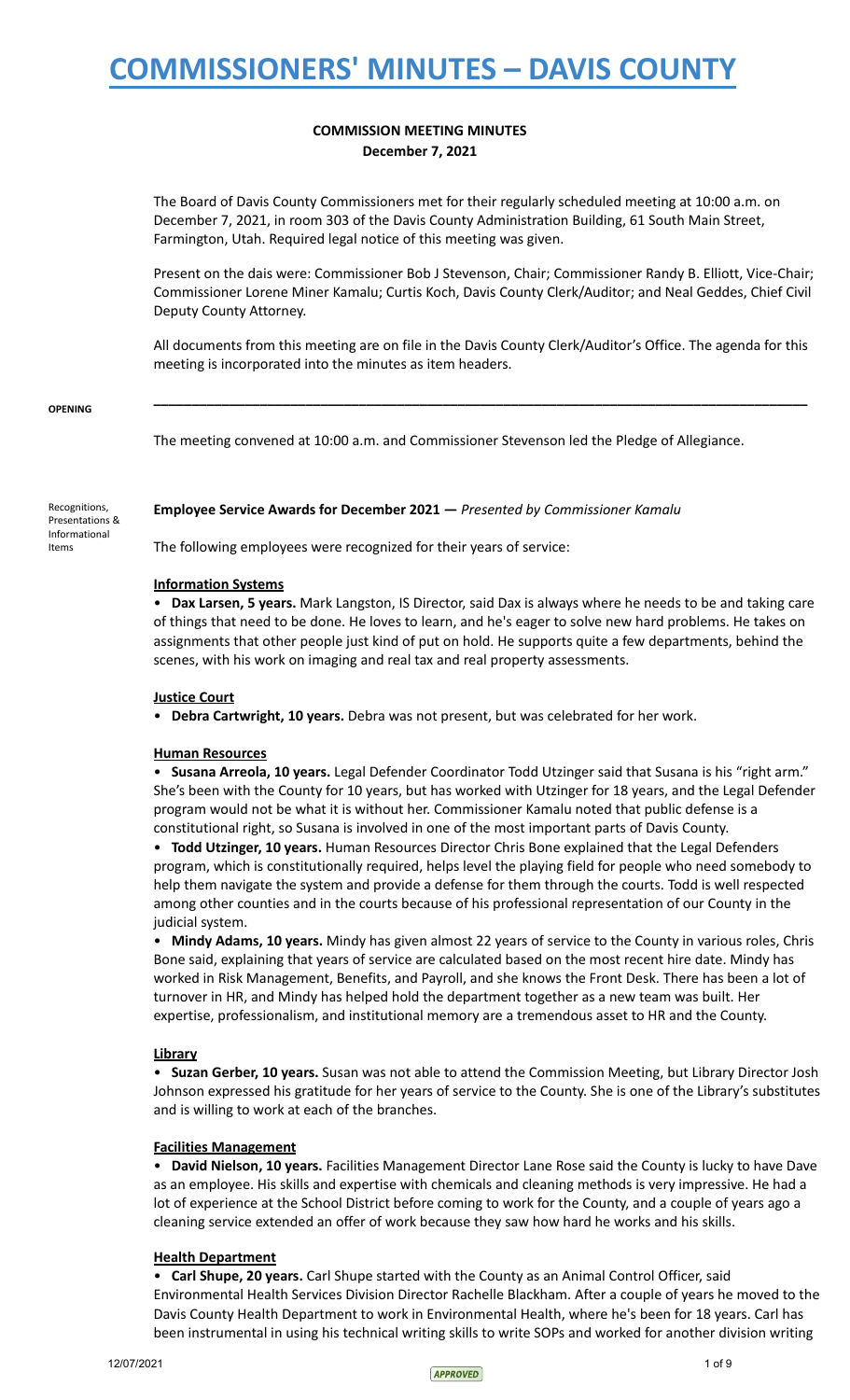the Ebola emergency preparedness plan. He's expert on the Environmental Health software and can analyze data, create reports, and streamline processes. He's extremely knowledgeable, thorough, and very detail-oriented. He ran the County's wastewater program for years, and served on the State board, and won the Davis County Employee Directors Award in 2013 for work he did to change regulations and help homeowners in the unincorporated Hooper area replace failing septic systems.

• **Dave Spence, 25 years.** Dave has worked for the County for more than 25 years, but left to go back to school after his original hire date. Health Department Director Brian Hatch said Dave has been instrumental in the operation side of Public Health, carrying the load of taking care of the Environmental Health Division. Dave started with Environmental Health and then became the Bureau Manager and Director before being promoted to Health Department Deputy Director. Brian Hatch said Dave stepped up and took on more responsibility in the communicable disease area two years ago and deserves a lot of credit for organizing the department to respond over the last couple of years.

### **Sheriff's Office**

• **Debbie Ward, 25 years.** Debbie came to the Sheriff's Office about a year ago, after serving with Animal Control for approximately 24 years. Justice Complex Maintenance Manager Mitch Matern said Debbie's attitude, professionalism, and work are impeccable. The Sheriff's Office has thrown her into some unique situations, such as conducting jail inspections and working alongside some inmates, and she's done a remarkable job. She's brought a lot of life and personality into the custodial part, and to the Office itself, and she is appreciated.

### **Recorder's Office**

• **Denise Wangsgard, 30 years.** Davis County recorder Richard Maughan said that Denise is one of the pillars of the Recorder's Office. She handles all of the land splits, when someone divides a property, and makes sure that all of the acres get put back together properly. She often works with customers who have disputes, but she's got a great rapport with them as well as with developers, title companies, surveyors, and other departments in the County. She has a great personality and we're very grateful for her service.

**\_\_\_\_\_\_\_\_\_\_\_\_\_\_\_\_\_\_\_\_\_\_\_\_\_\_\_\_\_\_\_\_\_\_\_\_\_\_\_\_\_\_\_\_\_\_\_\_\_\_\_\_\_\_\_\_\_\_\_\_\_\_\_\_\_\_\_\_\_\_\_\_\_\_\_\_\_\_\_\_\_\_\_\_\_\_\_\_**

**\_\_\_\_\_\_\_\_\_\_\_\_\_\_\_\_\_\_\_\_\_\_\_\_\_\_\_\_\_\_\_\_\_\_\_\_\_\_\_\_\_\_\_\_\_\_\_\_\_\_\_\_\_\_\_\_\_\_\_\_\_\_\_\_\_\_\_\_\_\_\_\_\_\_\_\_\_\_\_\_\_\_\_\_\_\_\_\_**

**PUBLIC COMMENTS**

Public comment was invited; no comments were made.

**BUSINESS/ ACTION**

*Animal Care*

Summary List #2021-597 of September adoptions

### **1. Summary List #2021-597 of September adoptions** — *Presented by Office Manager Lisa LaGuess*

A question was asked about whether animal adoptions have remained high during the COVID pandemic. LaGuess said the department is doing well, considering the obstacles and the challenges that have come their way. It was explained that September's adoption list was presented in December because someone had a rabbit and took some time deciding they were going to keep it. The total number of animals adopted in September was 143: Two birds, 67 cats, 63 dogs, and 11 other animals including rabbits. The contract period is 09/01/2021 to 09/30/2021.

> Motion to Approve: Com. Elliott Seconded: Com. Kamalu All voted Aye

*Community and Economic Dev.*

Updated Bylaws #2021-598 for the Davis County Tourism Tax Advisory Board (TTAB)

**2. Updated Bylaws #2021-598 for the Davis County Tourism Tax Advisory Board (TTAB)** — *Presented by Community and Economic Development Director Kent Andersen*

The Tourism Tax Advisory Board is an advisory board to the Commission as it relates to the transient room and restaurant taxes. The bylaws update includes the board composition, term limits, officers and meetings. There were term limits before, but this formalizes operations. Kent Andersen thanked Jessica Merrill, the County's Tourism Director, and Civil Attorney Robert Tripp for their work to consolidate it into one document. Terms: Beginning 12/7/2021 and ongoing until amended again.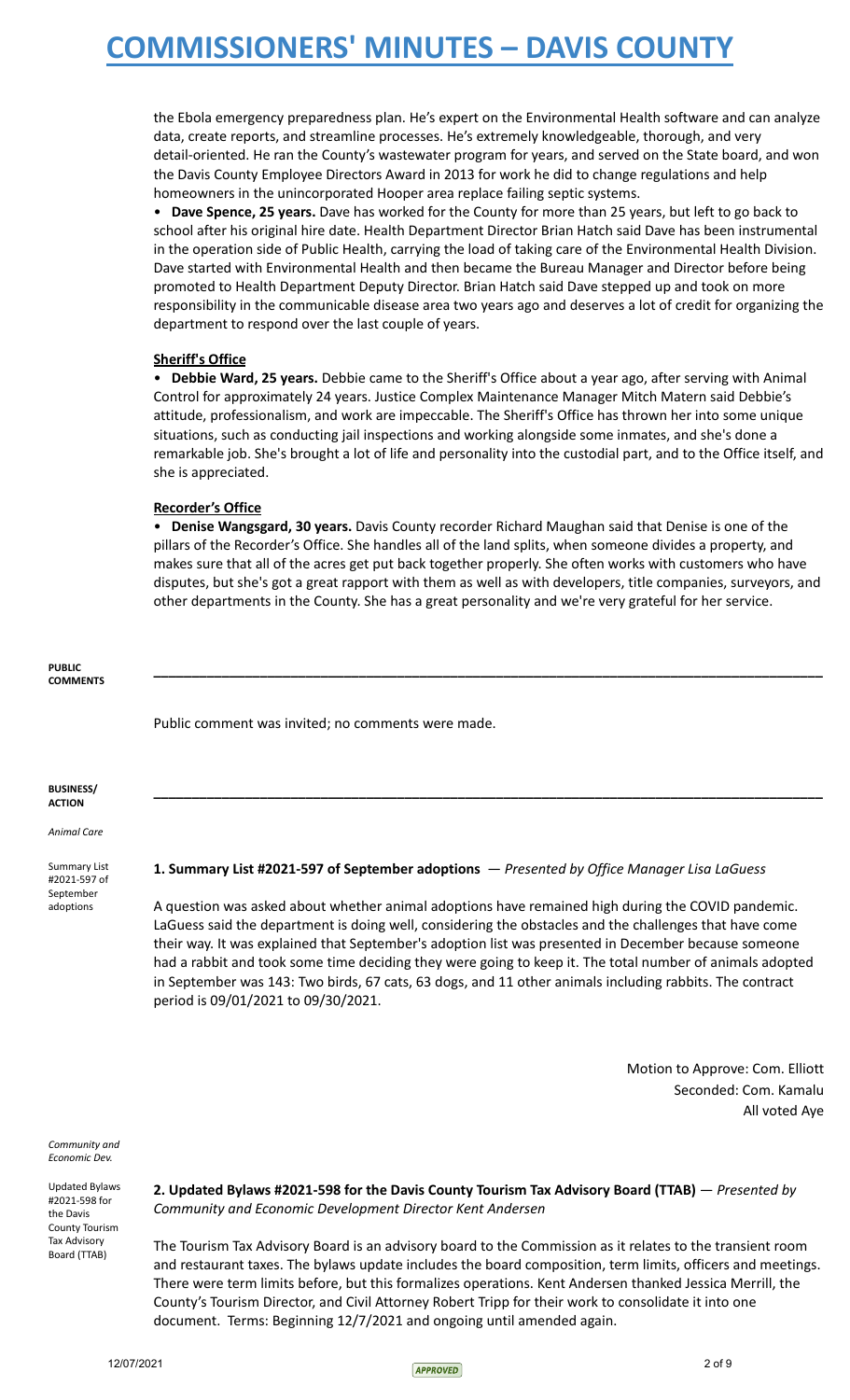Summary List #2021-599 of 2022 Bird Festival Donation Agreements

Donation Agreement #2021-600 with Friends of Antelope Island for the 2021 Moonlight Bike Ride

**3. Summary List #2021-599 of the 2022 Great Salt Lake Bird Festival Donation Agreements** — *Presented by Community and Economic Development Director Kent Andersen*

Terms: Receivable in the amount of \$2,500, beginning 12/7/2021 to 5/15/2022.

**4. Donation Agreement #2021-600 with Friends of Antelope Island for the 2021 Moonlight Bike Ride** — *Presented by Community and Economic Development Director Kent Andersen*

Terms: Payable in the amount of \$11,350, beginning 12/7/2021 to 12/31/2021.

Commissioner Kamalu mentioned that CED has been actively working with the Friends of Antelope Island on preparing for the legislative session. She suggested that the success of this event be shared so that legislators understand the appeal and some of the things that go on there.

Donation Agreement #2021-601 with Rocky Mountain Power for 2022 Bird Festival

Ratification of Emergency Rental Assistance (ERA) Program Request #2021-22-A for Reallocated Funds with the U.S. Department of the Treasury for ERA 1 Award

**5. Donation Agreement #2021-601 with Rocky Mountain Power for the 2022 Great Salt Lake Bird Festival** — *Presented by Community and Economic Development Director Kent Andersen*

Terms: Receivable in the amount of \$3,000, beginning 12/7/2021 to 5/15/2022.

**6. Ratification of Emergency Rental Assistance (ERA) Program Request #2021-22-A for Reallocated Funds with the U.S. Department of the Treasury for ERA 1 Award** — *Presented by Community and Economic Development Director Kent Andersen*

ERA is for rental assistance and utility assistance that is being worked through the Department of Workforce Services and their contractors. Davis County has done a good job getting these funds out into the community, so this is a reallocation from funds outside of our community that can then be spent here. This will extend primarily through February. Terms: Receivable in the amount of \$4,000,000, beginning 2/1/2021 to 12/29/2022.

> Motion to Approve Items 2-6: Com. Elliott Seconded: Com. Kamalu All voted Aye

*Health Dept.*

Amendment #2019-623-C to the DREAM Contract with Utah Dept. of Health for increase

**7. Amendment #2019-623-C to the DREAM (Disease Response, Evaluation, Analysis, and Monitoring) Contract with the Utah Department of Health increasing the contract amount** — *Presented by Health Director Brian Hatch*

Terms: Receivable in an amount of \$50,618 (increase), beginning 8/1/2021 to 7/31/2022.

PREP Contract #2021-602 with Utah Dept. of Health for services to adolescents/ parents

**8. Davis county PREP (Personal Responsibility Education Program) Contract #2021-602 with the Utah Department of Health providing services to adolescents age 14-19 and/or their parents** — *Presented by Health Director Brian Hatch*

Terms: Receivable in the amount of \$89,426, beginning 10/1/2021 to 9/30/2022.

Amendment #2021-399-A to Davis County Mobile Vaccine Clinic Capacity Contract with the Utah Dept.

**9. Amendment #2021-399-A to the Davis County Mobile Vaccine Clinic Capacity Contract with the Utah Department of Health increasing the original funding to equal the actual cost** — *Presented by Health Director Brian Hatch*

The amendment to a previous contract for the County's Mobile Vaccine Clinic is for additional funding. The

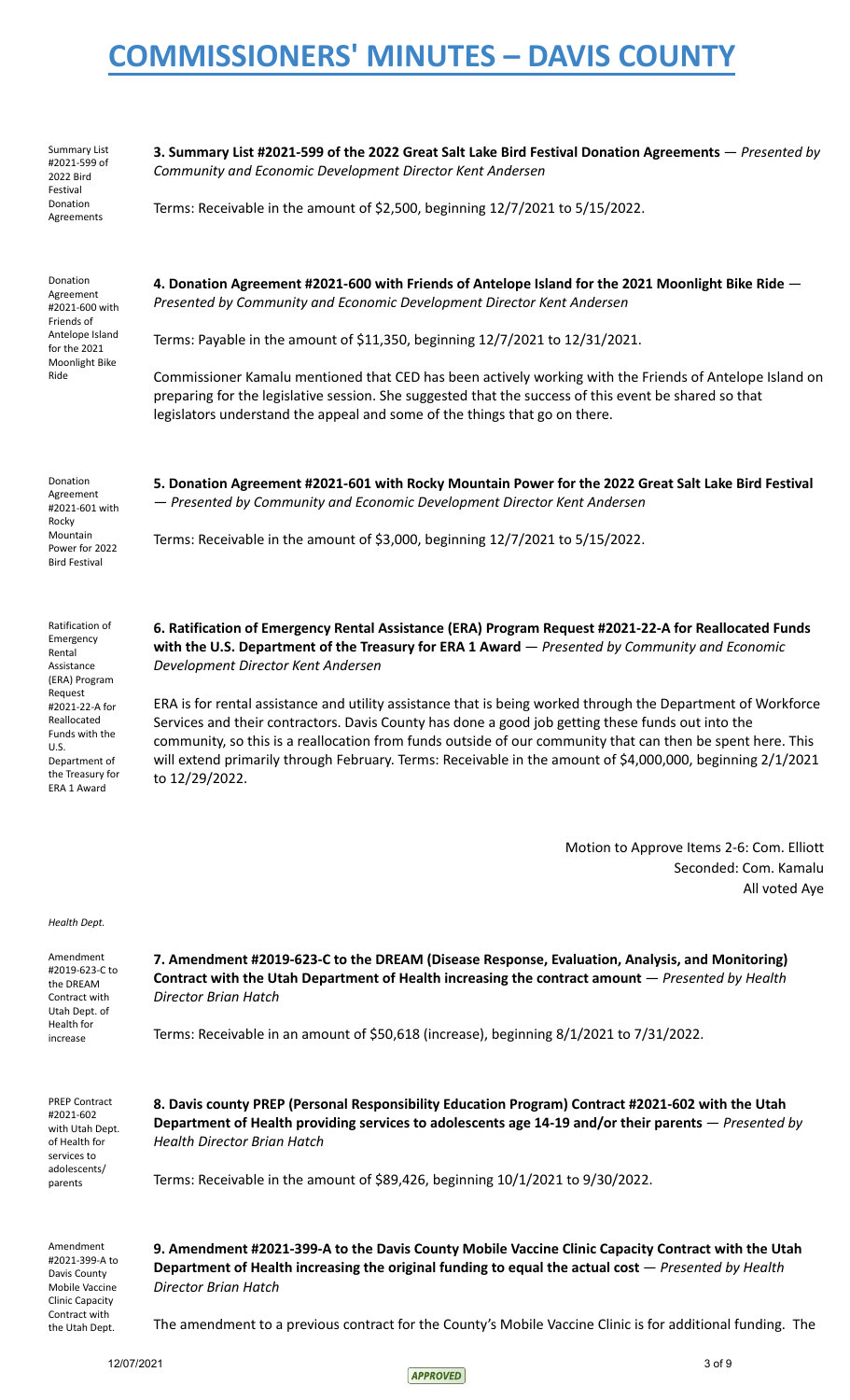| of Health<br>increasing the<br>original funding                                                                                                | County Health Department was originally given \$150,000. The mobile unit was a little more than that, so<br>they're amending the contract to cover the complete cost. A wrap is being put on the vehicle this week, so<br>everyone can see it is a clinic, and shots will be given in the community as the clinic goes mobile. Terms:<br>Receivable in the amount of \$37,434, beginning 11/16/2021 to 12/31/2021. |  |
|------------------------------------------------------------------------------------------------------------------------------------------------|--------------------------------------------------------------------------------------------------------------------------------------------------------------------------------------------------------------------------------------------------------------------------------------------------------------------------------------------------------------------------------------------------------------------|--|
| Agreement<br>#2021-603 with<br>Utah Dept. of<br>Health for<br>Childhood Lead<br>Poisoning<br>Prevention                                        | 10. Agreement #2021-603 with the Utah Department of Health for Childhood Lead Poisoning Prevention<br>and Surveillance - Presented by Health Director Brian Hatch<br>Terms: Receivable in the amount of \$7,154, beginning 10/1/2021 to 9/30/2022.                                                                                                                                                                 |  |
| Agreement<br>#2021-604 with<br>Lifeline Systems<br>Company for<br>in-home client<br>services                                                   | 11. Agreement #2021-604 with Lifeline Systems Company to provide for direct purchase of in-home<br>services for clients of Davis County - Presented by Health Director Brian Hatch<br>Terms: Payable dependent on services rendered, beginning 7/1/2021 to 6/30/2023.                                                                                                                                              |  |
| <b>Summary List</b><br>#2021-605 of<br>contributions to<br>Davis County<br>Health Dept.,<br><b>Senior Services</b>                             | 12. Summary List #2021-605 of various contributions to the Davis County Health Department, Senior<br>Services Division - Presented by Health Director Brian Hatch<br>Terms: Beginning 8/12/2021 to 11/4/2021.                                                                                                                                                                                                      |  |
| State FY 2022<br><b>Aging Medical</b><br><b>Waiver Contract</b><br>Amendment<br>Memo<br>#2020-347-B<br>with Utah Dept.<br>of Human<br>Services | 13. State Fiscal Year 2022 Aging Medical Waiver Contract Amendment Memo #2020-347-B with the Utah<br>Department of Human Services, Division of Aging and Adult Services - Presented by Health Director Brian<br>Hatch<br>Terms: Receivable in the amount of \$40,500, beginning [7/1/]2021 to 6/30/2022.                                                                                                           |  |
|                                                                                                                                                | Motion to Approve Items 7-13: Com. Kamalu                                                                                                                                                                                                                                                                                                                                                                          |  |

*Human Resources*

> **Renewals of Agreements to provide legal services for indigent persons appearing in Davis County** — *Presented by Legal Defender Coordinator Todd Utzinger*

Todd Utzinger presented several contracts to be renewed for three years (see below). Prior to presenting the contracts, he gave a brief overview of the Legal Defender program to show how committed Davis County has been in meeting its obligation to provide defense services. In keeping with best practices, all of the program's attorneys specialize in various areas. There are attorneys who specialize in parental rights defense cases, child welfare cases, juvenile delinquency cases, Justice Court, and all levels of criminal offenses in District Court. There are 21 defenders who collectively have close to 420 years of experience. The average number of years of experience for the defenders is 21 years; all but four have at least ten, and the least experienced defender has six years. Attorneys on the team graduated from the University of Utah, BYU, Gonzaga, Creighton, University of Missouri, Southwestern University of California, University of Idaho, University of Oklahoma, and the Thomas Cooley School of Law at Western Michigan University. Davis County's Legal Defenders have their own continuing legal education program. The Indigent Defense Commission (IDC) requires that legal defenders get six of their 12 credit hours through IDC-sponsored programs. IDC reviewed Davis County's program and decided it was on par with what they provide so they waived that requirement. Davis County's Legal Defenders program has a great support team and investigators who locate and interview witnesses and gather evidence, and that is in keeping with best practices to have those resources available for the defenders. The program also has good relationships with other departments, including the Sheriff's Office, the County Attorney's Office – both the Civil and Criminal side – and IS and Facilities, which are all important to the success of the program. Utzinger expressed appreciation for the support of the Commission, because it's been ongoing and consistent.



Seconded: Com. Elliott

All voted Aye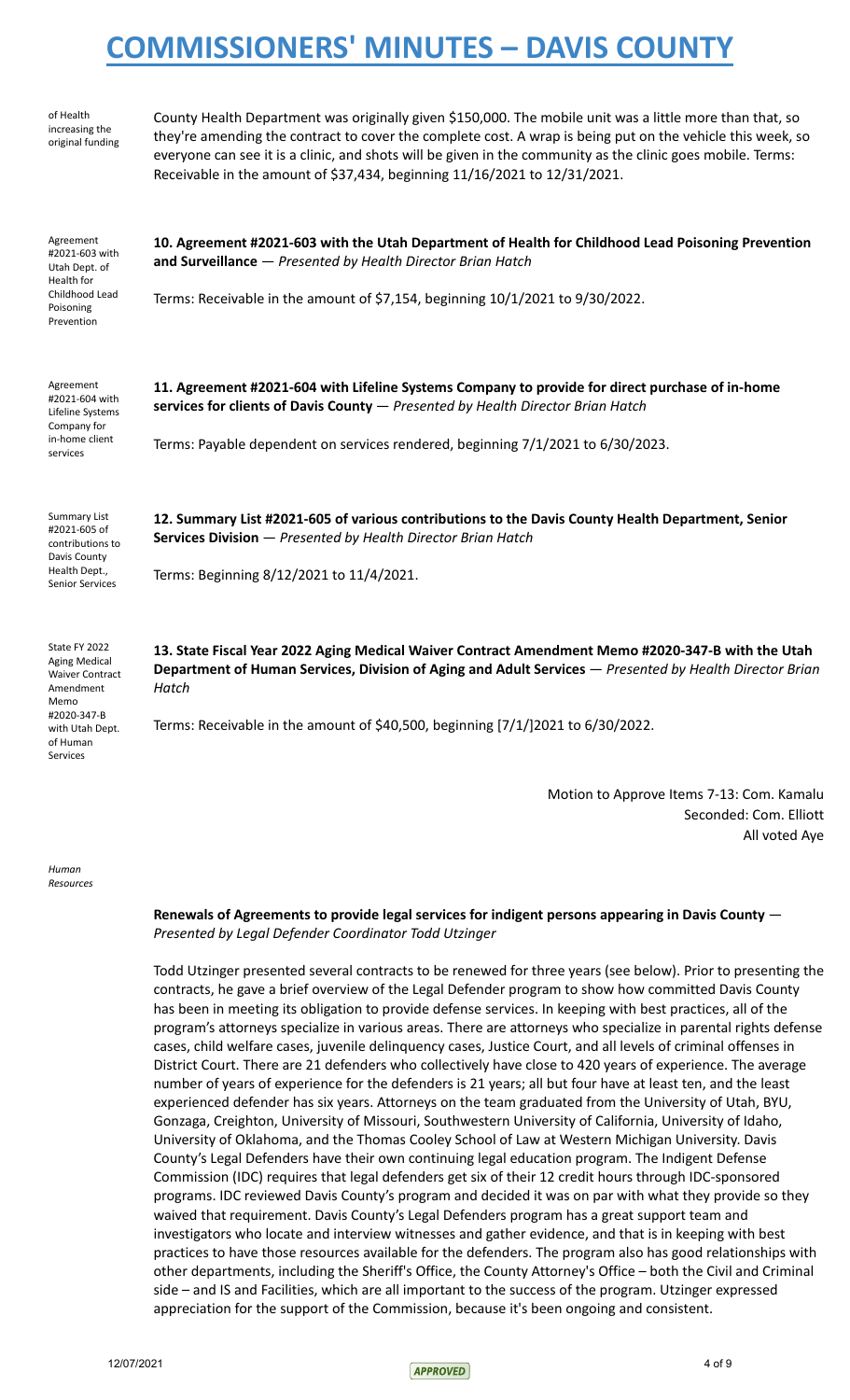| Contract<br>renewal<br>#2021-606 with<br><b>Matthew Brass</b><br>to provide legal<br>services  | 14. Renewal #2021-606 of the Agreement with Matthew Brass to provide legal services for indigent<br>persons appearing in Davis County - Presented by Legal Defender Coordinator Todd Utzinger<br>Terms: Payable in the amount of \$85,812.72/year, beginning 1/1/2022 to 12/31/2024.            |  |
|------------------------------------------------------------------------------------------------|-------------------------------------------------------------------------------------------------------------------------------------------------------------------------------------------------------------------------------------------------------------------------------------------------|--|
| Contract<br>renewal<br>#2021-607 with<br>Ryan Bushell to<br>provide legal<br>services          | 15. Renewal #2021-607 of the Agreement with Ryan Bushell to provide legal services for indigent persons<br>appearing in Davis County - Presented by Legal Defender Coordinator Todd Utzinger<br>Terms: Payable in the amount of \$107,627.66/year, beginning $1/1/2022$ to $12/31/2024$ .       |  |
| Contract<br>renewal<br>#2021-608 with<br>Logan Bushell<br>to provide legal<br>services         | 16. Renewal #of the Agreement with Logan Bushell to provide legal services for indigent persons<br>appearing in Davis County 2021-608 - Presented by Legal Defender Coordinator Todd Utzinger<br>Terms: Payable in the amount of \$84,000/year, beginning 1/1/2022 to 12/31/2024.               |  |
| Contract<br>renewal<br>#2021-609<br>with Clyde M.<br>Arrington to<br>provide legal<br>services | 17. Renewal #2021-609 of the Agreement with Clyde Markley Arrington to provide legal services for<br>indigent persons appearing in Davis County - Presented by Legal Defender Coordinator Todd Utzinger<br>Terms: Payable in the amount of \$117,225.13/year, beginning 1/1/2022 to 12/31/2024. |  |
| Contract<br>renewal<br>#2021-610 with<br>Julie George to<br>provide legal<br>services          | 18. Renewal #2021-610 of the Agreement with Julie George to provide legal services for indigent persons<br>appearing in Davis County - Presented by Legal Defender Coordinator Todd Utzinger<br>Terms: Payable in the amount of \$136,091.22/year, beginning 1/1/2022 to 12/31/2024.            |  |
| Contract<br>renewal<br>#2021-611 with<br>Ronald Fujino<br>to provide legal<br>services         | 19. Renewal #2021-611 of the Agreement with Ronald Fujino to provide legal services for indigent<br>persons appearing in Davis County - Presented by Legal Defender Coordinator Todd Utzinger<br>Terms: Payable in the amount of \$106,928.27/year, beginning 1/1/2022 to 12/31/2024.           |  |
| Contract<br>renewal<br>#2021-612 with<br><b>Scott Wiggins</b><br>to provide legal<br>services  | 20. Renewal #2021-612 of the Agreement with Scott Wiggins to provide legal services for indigent persons<br>appearing in Davis County - Presented by Legal Defender Coordinator Todd Utzinger<br>Terms: Payable in the amount of \$68,771.86/year, beginning 1/1/2022 to 12/31/2024.            |  |
| Contract<br>renewal<br>#2021-613 with<br>Joseph<br>Nemelka to<br>provide legal<br>services     | 21. Renewal #2021-613 of the Agreement with Joseph Nemelka to provide legal services for indigent<br>persons appearing in Davis County - Presented by Legal Defender Coordinator Todd Utzinger<br>Terms: Payable in the amount of \$92,700/year, beginning 1/1/2022 to 12/31/2024.              |  |
| Contract<br>renewal<br>#2021-614 with<br>Erin Hill to<br>provide legal<br>services             | 22. Renewal #2021-614 of the Agreement with Erin Hill to provide legal services for indigent persons<br>appearing in Davis County - Presented by Legal Defender Coordinator Todd Utzinger<br>Terms: Payable in the amount of \$104,121.92/year, beginning 1/1/2022 to 12/31/2024.               |  |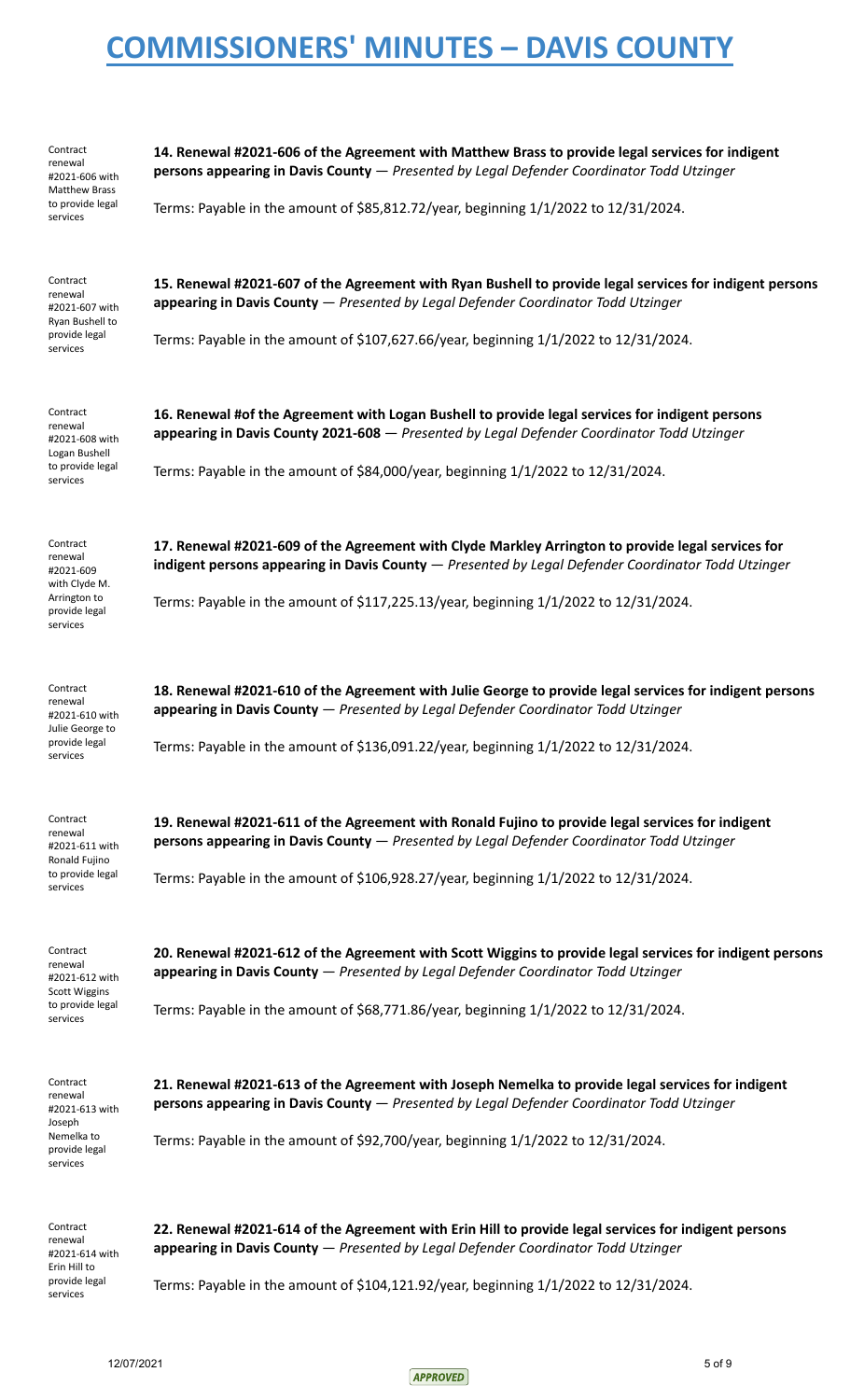| Contract<br>renewal<br>#2021-615 with<br>William Albright<br>to provide legal<br>services     | 23. Renewal #2021-615 of the Agreement with William Albright to provide legal services for indigent<br>persons appearing in Davis County - Presented by Legal Defender Coordinator Todd Utzinger<br>Terms: Payable in the amount of \$143,793.33/year, beginning 1/1/2022 to 12/31/2024.                                                                                                                                                                                                                                                                                                                                                                                                                                                                                                                                                                                                                               |
|-----------------------------------------------------------------------------------------------|------------------------------------------------------------------------------------------------------------------------------------------------------------------------------------------------------------------------------------------------------------------------------------------------------------------------------------------------------------------------------------------------------------------------------------------------------------------------------------------------------------------------------------------------------------------------------------------------------------------------------------------------------------------------------------------------------------------------------------------------------------------------------------------------------------------------------------------------------------------------------------------------------------------------|
| Contract<br>renewal<br>#2021-616 with<br>Richard<br>Gallegos to<br>provide legal<br>services  | 24. Renewal #2021-616 of the Agreement with Richard Gallegos to provide legal services for indigent<br>persons appearing in Davis County - Presented by Legal Defender Coordinator Todd Utzinger<br>Terms: Payable in the amount of \$115,946.94/year, beginning 1/1/2022 to 12/31/2024.                                                                                                                                                                                                                                                                                                                                                                                                                                                                                                                                                                                                                               |
| Contract<br>renewal<br>#2021-617 with<br><b>Todd Sessions</b><br>to provide legal<br>services | 25. Renewal #2021-617 of the Agreement with Todd Sessions to provide legal services for indigent<br>persons appearing in Davis County - Presented by Legal Defender Coordinator Todd Utzinger<br>Terms: Payable in the amount of \$96,863.80/year, beginning 1/1/2022 to 12/31/2024.                                                                                                                                                                                                                                                                                                                                                                                                                                                                                                                                                                                                                                   |
| Contract<br>renewal<br>#2021-618 with<br>Nicole McBride<br>to provide legal<br>services       | 26. Renewal #2021-618 of the Agreement with Nicole Lowe McBride to provide legal services for indigent<br>persons appearing in Davis County - Presented by Legal Defender Coordinator Todd Utzinger<br>Terms: Payable in the amount of \$88,000/year, beginning 1/1/2022 to 12/31/2024.                                                                                                                                                                                                                                                                                                                                                                                                                                                                                                                                                                                                                                |
| Contract<br>renewal<br>#2021-619 with<br>Loni Radmall to<br>provide legal<br>services         | 27. Renewal #2021-619 of the Agreement with Loni Radmall to provide legal services for indigent persons<br>appearing in Davis County - Presented by Legal Defender Coordinator Todd Utzinger<br>Terms: Payable in the amount of \$95,000/year, beginning 1/1/2022 to 12/31/2024.                                                                                                                                                                                                                                                                                                                                                                                                                                                                                                                                                                                                                                       |
| Contract<br>renewal<br>#2021-620 with<br>Michael<br>Murphy to<br>provide legal<br>services    | 28. Renewal #2021-620 of the Agreement with Michael Murphy to provide legal services for indigent<br>persons appearing in Davis County - Presented by Legal Defender Coordinator Todd Utzinger<br>Terms: Payable in the amount of \$86,463.40/year, beginning 1/1/2022 to 12/31/2024.<br>Commissioner Kamalu noted that Todd Utzinger is considered the Managing Defender for this group and any<br>others who work on defense for people in need of public defense in our County. He has been in that<br>leadership role since approximately 2014, and he is well respected. Indigent defense does not always<br>happen in a fantastic way in every county in the State, and that's the reason the State started the Indigent<br>Defense Commission. Commissioner Kamalu said she serves on that Commission and it has been fascinating<br>to see the progress and efforts for indigent defense in the State of Utah. |
|                                                                                               | Motion to Approve Items 14-28: Com. Kamalu<br>Seconded: Com. Elliott<br>All voted Aye                                                                                                                                                                                                                                                                                                                                                                                                                                                                                                                                                                                                                                                                                                                                                                                                                                  |

*Information Systems*

Letter #2021-621 delegating Michael Pace to create/post applications with Apple Developer

**29. Approval of letter #2021-621 delegating Michael Pace to create/post applications for Davis County with the Apple Developer Program** — *Presented by Information Systems Director Mark Langston*

Approval was requested for a letter delegating to Mike Pace the authority to create and sign agreements to create and post applications to the Apple website for Davis County. [Terms: Payable in the amount of \$99, beginning 12/7/2021 to 12/7/2022.]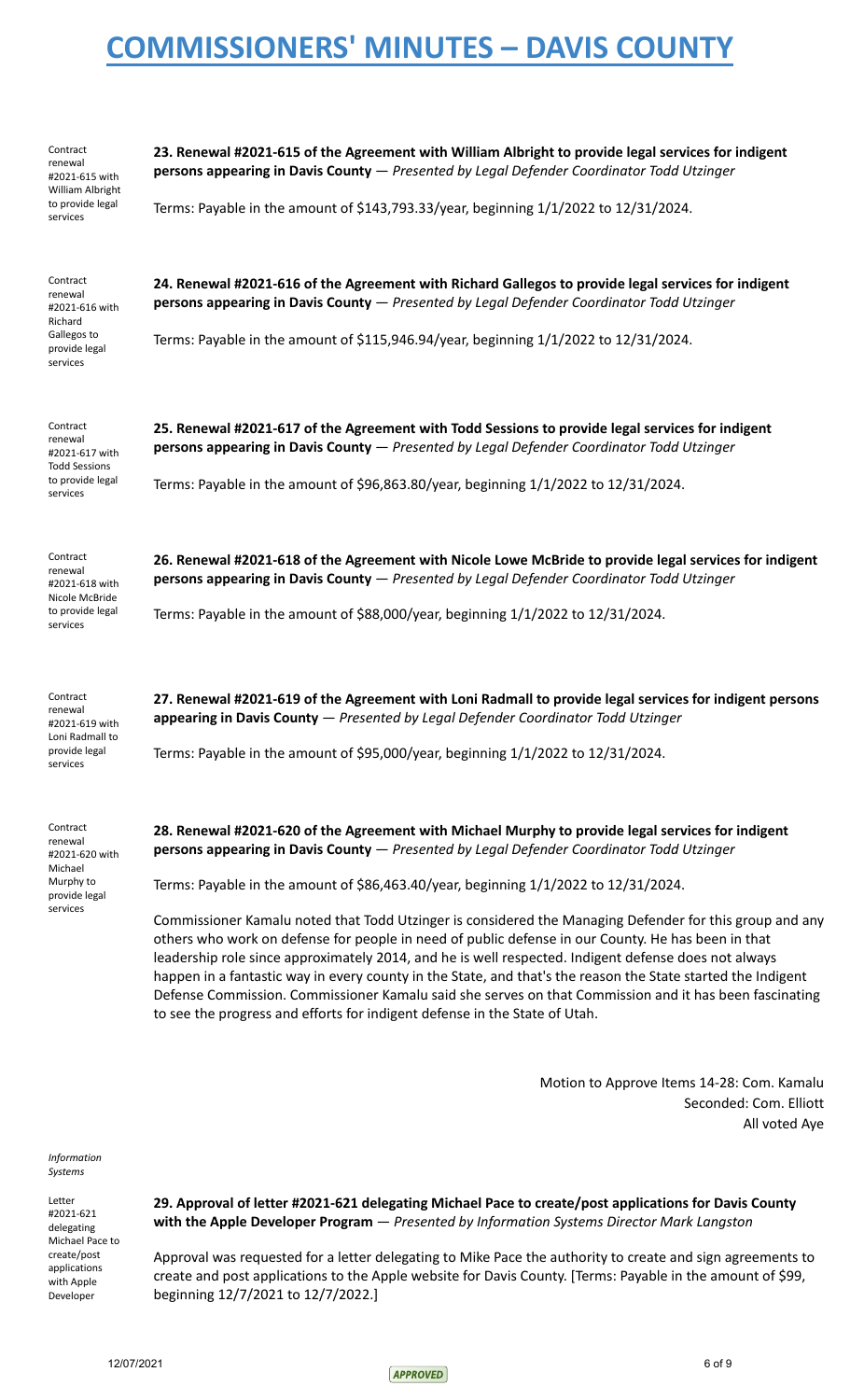Motion to Approve: Com. Elliott Seconded: Com. Kamalu All voted Aye

*Public Works*

Easement Encroachment Agreement #2021-622 with US Dept. of Interior-Bureau of Reclamation regarding storm drain for Ewe Turn

**30. Approval of Easement Encroachment Agreement #2021-622 with the United States Department of the Interior-Bureau of Reclamation to install, operate, and maintain a storm drain for Ewe Turn, in the Mutton Hollow Area in Kaysville** *— Presented by Public Works Director Adam Wright*

The Easement Encroachment Agreement with the United States Department of Interior-Bureau of Reclamation is related to a storm drain that the County installed in Ewe Turn. The agreement is legitimizing an encroachment that happened without agreement for this project. When installing the storm drain, the County was in the road right-of-way. Research is done for easements prior to projects, but this easement did not show up during the County's research and planning. This is an agreement that would normally have been done beforehand. It was mentioned that there had been some legal comments about the agreement and that everything seemed to be in line. [Terms: Beginning 12/7/2021.]

> Motion to Approve: Com. Elliott Seconded: Com. Kamalu All voted Aye

#### *Sheriff's Office*

| Training<br>Reimbursement<br>Agreement<br>#2021-623 with<br>Antony Michael<br>Gall                | 31. Approval of the Training Reimbursement Agreement #2021-623 with Antony Michael Gall for Special<br>Functions and Basic Corrections Training - Presented by Chief Deputy Susan Poulsen                            |  |  |
|---------------------------------------------------------------------------------------------------|----------------------------------------------------------------------------------------------------------------------------------------------------------------------------------------------------------------------|--|--|
|                                                                                                   | Terms: Payable in the amount of \$13,560, beginning on the date the deputy is sworn in, and ending two<br>years after the sworn in date [or 4,160 worked hours whichever occurs later].                              |  |  |
| <b>Training</b><br>Reimbursement<br>Agreement<br>#2021-624 with<br>Landon Todd<br>Gifford         | 32. Approval of the Training Reimbursement Agreement #2021-624 with Landon Todd Gifford for Law<br>Enforcement Officer Training - Presented by Chief Deputy Susan Poulsen                                            |  |  |
|                                                                                                   | Terms: Payable in the amount of \$12,686, beginning on the date the deputy is sworn in, and ending two<br>years after the sworn in date [or 4,160 worked hours whichever occurs later].                              |  |  |
| <b>Training</b><br>Reimbursement<br>Agreement<br>#2021-625 with<br><b>Stetson Curtis</b><br>Steed | 33. Approval of the Training Reimbursement Agreement #2021-625 with Stetson Curtis Steed for Law<br>Enforcement Officer Training - Presented by Chief Deputy Susan Poulsen                                           |  |  |
|                                                                                                   | Terms: Payable in the amount of \$12,686, beginning on the date the deputy is sworn in, and ending two<br>years after the sworn in date [or 4,160 worked hours whichever occurs later].                              |  |  |
| Contract<br>#2021-626 with<br>Antony Michael<br>Gall                                              | 34. Approval of the Contract #2021-626 with Waste Management of Utah, Inc. for the collection, disposal<br>and/or recycle of the County's waste materials - Presented by Chief Deputy Susan Poulsen                  |  |  |
|                                                                                                   | Terms: Payable, beginning 1/1/2022 to 12/31/2024.                                                                                                                                                                    |  |  |
| Amendment<br>#2021-95-A<br>with<br>Intermountain<br>Testing                                       | 35. Approval of the Amendment #2021-95-A to the Contract with Intermountain Testing Services, Inc.<br>extending the original contract for professional testing services - Presented by Chief Deputy Susan<br>Poulsen |  |  |
| Services, Inc.<br>for professional<br>testing services                                            | This is for the testing for the medical unit that is being built at the jail. Terms: Payable in the amount of<br>\$23,875 [\$6,175 increase], beginning 3/2/2021 to 6/30/2022 [original end date 4/30/2022].         |  |  |
| Cooperative                                                                                       | 36. Approval of the Cooperative Agreement #2021-627 with the Utah Department of Public Safety for a                                                                                                                  |  |  |

#2021-627 with

Agreement

**24/7 Sobriety Program providing continuous electronic alcohol monitoring through devices and a**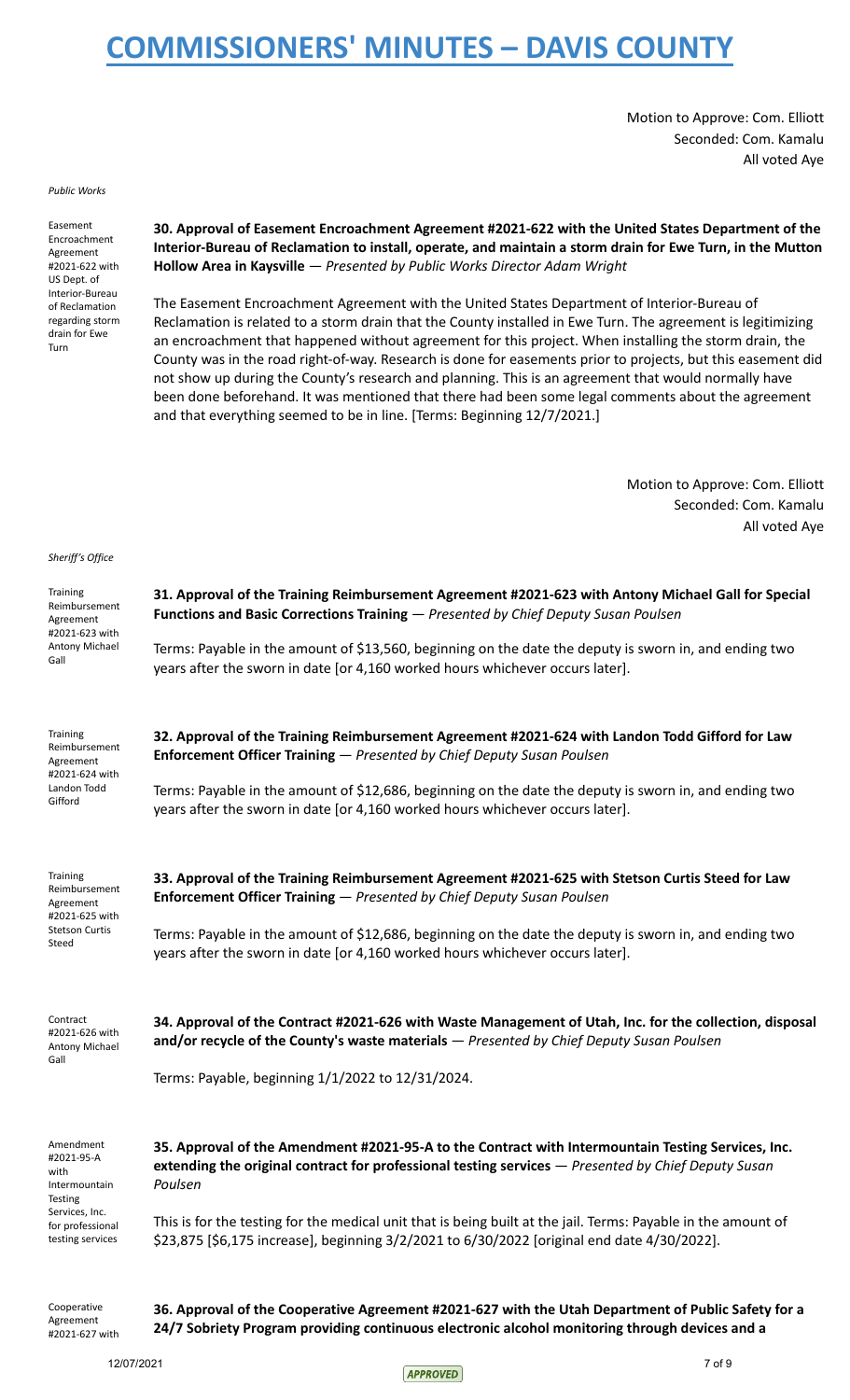the Utah Department of Public Safety for a 24/7 Sobriety Program

### **web-based enrollment and reporting system for participants** *— Presented by Chief Deputy Susan Poulsen*

Commissioner Kamalu said this is a fantastic opportunity for individuals who desire to live a more sober life and to be able to have the services and the help for that. Terms: Receivable, agreement will be valid for three years from the date of the execution of the last signature to this agreement.

> Motion to Approve Items 31-36: Com. Elliott Seconded: Com. Kamalu All voted Aye

**CONSENT ITEMS**

Indigent Hardship Abatement Register

### **Indigent Hardship Register**

A motion was made for approval of all three items on the Indigent Abatement Register. It was noted that interviews with these applicants had been held in the past.

**\_\_\_\_\_\_\_\_\_\_\_\_\_\_\_\_\_\_\_\_\_\_\_\_\_\_\_\_\_\_\_\_\_\_\_\_\_\_\_\_\_\_\_\_\_\_\_\_\_\_\_\_\_\_\_\_\_\_\_\_\_\_\_\_\_\_\_\_\_\_\_\_\_\_\_\_\_\_\_\_\_\_\_\_\_\_\_\_**

Motion to Approve: Com. Elliott Seconded: Com. Kamalu All voted Aye

Commission Meeting Minute

### **Meeting Minutes**

Commmission Meeting Minutes for November 9, 2021, were presented for approval.

Motion to Approve: Com. Stevenson Seconded: Com. Elliott All voted Aye

Commissioner Elliott moved to recess to the Board of Equalization. Commissioner Kamalu seconded the motion. All voted Aye.

**\_\_\_\_\_\_\_\_\_\_\_\_\_\_\_\_\_\_\_\_\_\_\_\_\_\_\_\_\_\_\_\_\_\_\_\_\_\_\_\_\_\_\_\_\_\_\_\_\_\_\_\_\_\_\_\_\_\_\_\_\_\_\_\_\_\_\_\_\_\_\_\_\_\_\_\_\_\_\_\_\_\_\_\_\_\_\_\_**

**BOARD OF EQUALIZATION**

Register

Property Tax Property Tax Register matters were presented by Curtis Koch, Davis County Clerk/Auditor, as follows:

## **Auditor's Adjustments**

### **Tax-exempt Requests**

• A report or recommendation to deny a tax-exempt request

**Appeals**

- A report with various appeals recommended for approval
- A report with various recommendations for denial
- Four appeals that are over \$1 million in adjustment and are called out specifically

### **Abatements**

- An Abatement Late Application Report with 14 abatements
- An Abatement Report recommending denial of one abatement
- **Corrections**
- Two corrections for Veteran Exemption Tax Abatements for the year 2020

## **Assessor Adjustments**

## **Corrections**

• A report with various Assessor-Initiated Corrections